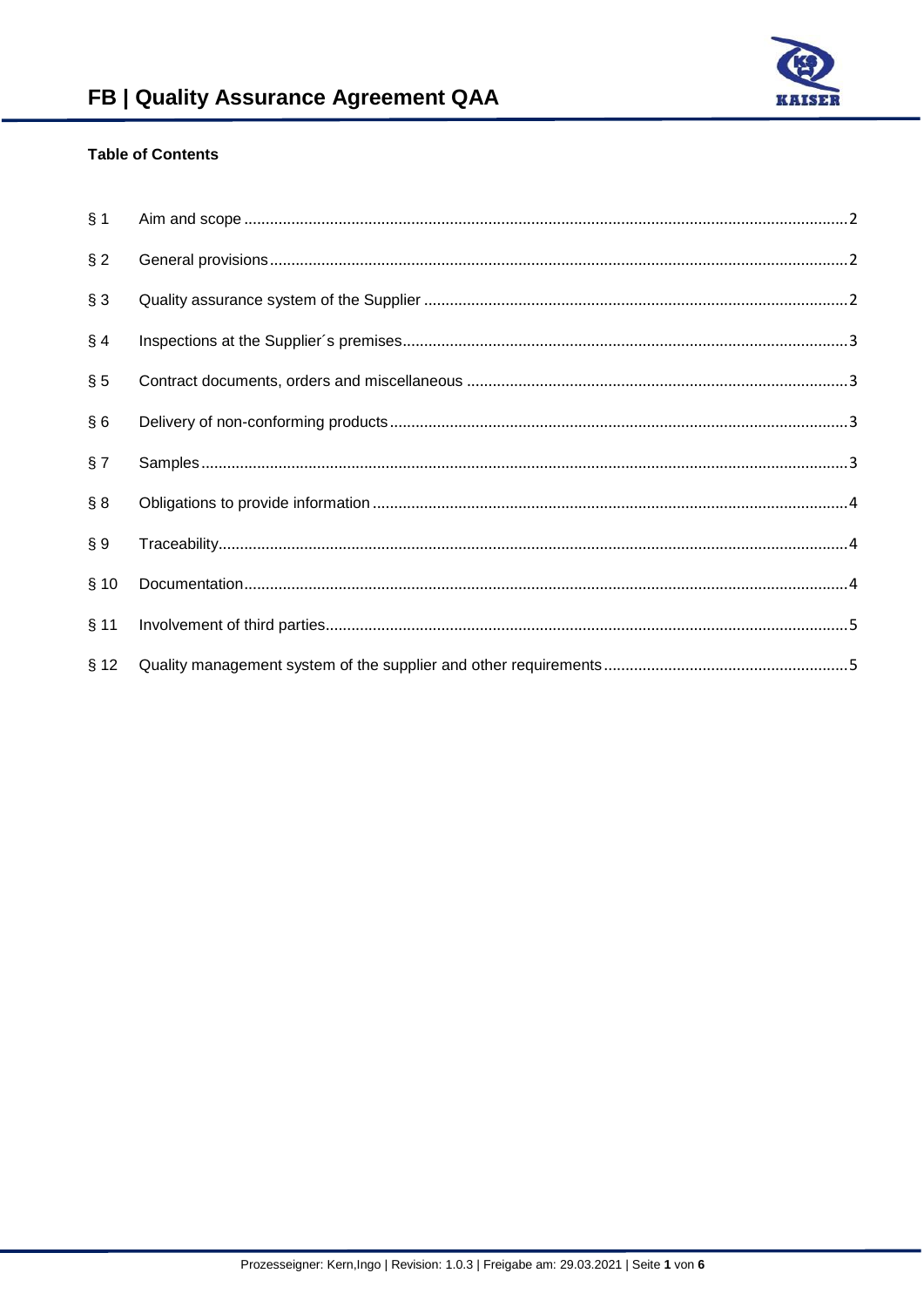

# **Section 1 Aim and scope**

This Quality Agreement applies to all deliveries to KAISER Aluminium-Umformtechnik GmbH – referred to as KAISER below – and its associated companies and concerns all products and services unless expressly agreed upon otherwise in the contractual relationship upon which the delivery is based. The Supplier is responsible for ensuring that the Quality Agreement is passed on to his suppliers. The aim of the Agreement is to regulate and ensure a consistently high quality of the deliveries.

# **Section 2 General provisions**

- (1) KAISER's main point of contact for all questions relating to the delivery and quality of the delivery is the Purchasing department.
- (2) If there are any doubts with regard to the quality requirements for the products and services to be supplied, any ambiguities or incompleteness with regard to the order or the contract, it shall be up to the Supplier to clarify these doubts with KAISER before the products are manufactured, the services are rendered or delivered. This is intended to eliminate misunderstandings and optimize the order documents of KAISER Aluminium-Umformtechnik GmbH.
- (3) The quality level of the delivery is determined solely by the Quality Agreement between the Supplier and KAISER. This also applies if the Supplier is in contact with KAISER's end customers and other quality agreements have been made in this context. Such agreements have no effect on the relationship between KAISER and the Supplier.

# **Section 3 Quality assurance system of the Supplier**

The Supplier is obligated to set up and maintain an effective system to ensure the quality of his products. In so doing, he must at least comply with the current international standards of ISO 9001 et seqq. or higher and prove to KAISER that they are fully met and certified.

The Supplier's quality assurance system must include, in particular, the following elements:

- a) Planning and development of the processes and procedures for the manufacture of the products;
- b) Implementation of the agreed tests and inspections and transparent documentation of the results of these tests and inspections that can be individually traced at all times;
- c) Preventive and corrective measures must be taken immediately as soon as internal or external complaints arise. The initiation and implementation of the measures must be documented;
- d) All statutory requirements must be complied with.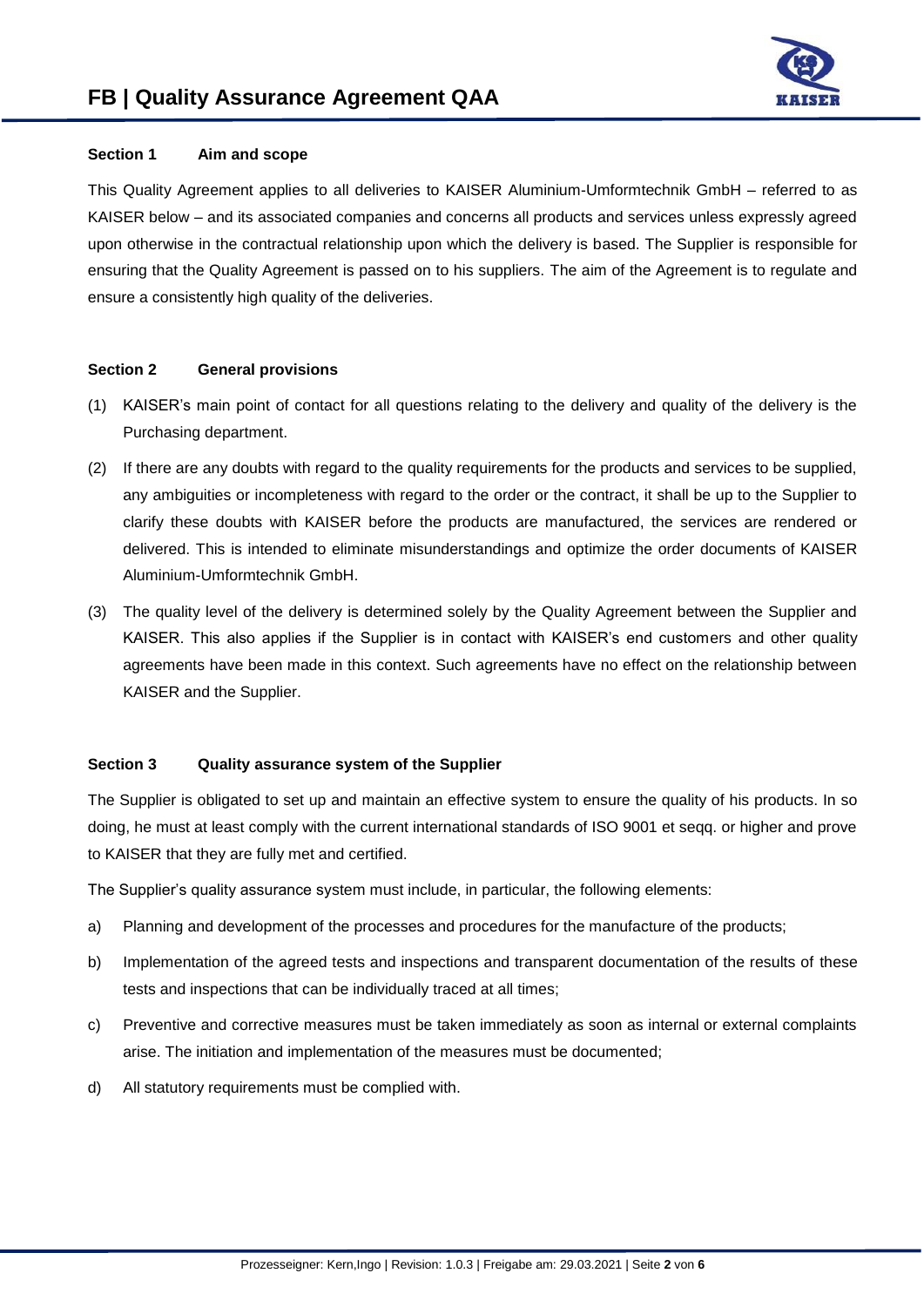

# **Section 4 Inspections at the Supplier's premises**

In principle, KAISER is entitled to inspect the Supplier's quality management system at the Supplier's premises after prior notification. KAISER or its representative shall be granted access to all technical or commercial areas involved in the manufacture of products or services intended for KAISER.

To the same extent, KAISER's end customer is entitled to carry out inspections at the Supplier's premises.

The possibility of inspection does not release the Supplier from his responsibility for the quality of the products and services he supplies to KAISER.

In return, KAISER shall pledge its agents and end customers to maintain secrecy with respect to any confidential information obtained during the inspection.

# **Section 5 Contract documents, orders and miscellaneous**

Immediately after the order, the Supplier is obliged to check the order carefully for completeness, correctness and comprehensibility. This applies both to the documents themselves and to the specifications contained therein (test instructions, work instructions, quality management manual, drawings, error catalog). Any ambiguities must be clarified in cooperation with KAISER.

All acceptance-related documents are subject to change management and are kept up to date on an ongoing basis.

Customer standards and other industry-wide standards (DIN, ISO, etc.) must be procured by the Supplier himself and must always be kept up to date.

Restrictions or additions in the order confirmation with regard to quality, quantity, deadlines or other things are invalid if they have not been expressly confirmed in writing by KAISER. Deviations from and changes to the order details must be requested in writing from the Purchasing department.

All order details and documents must be treated confidentially at all times.

# **Section 6 Delivery of non-conforming products**

The Supplier is not entitled to deliver products that do not meet the quality requirements for them. Exceptions must be agreed with KAISER. The approval of the delivery of non-conforming products requires the written form.

Unless expressly agreed upon otherwise between the Parties, each exception approval is accompanied by a request to the Supplier to take corrective action in order to meet the quality requirements in the future. The introduction and effectiveness of the measure must be documented in writing to KAISER.

Kaiser expects all suppliers to comply with the rules of the Code of Conduct. Should violations become known, this can/will lead to consequences (depending on the extent).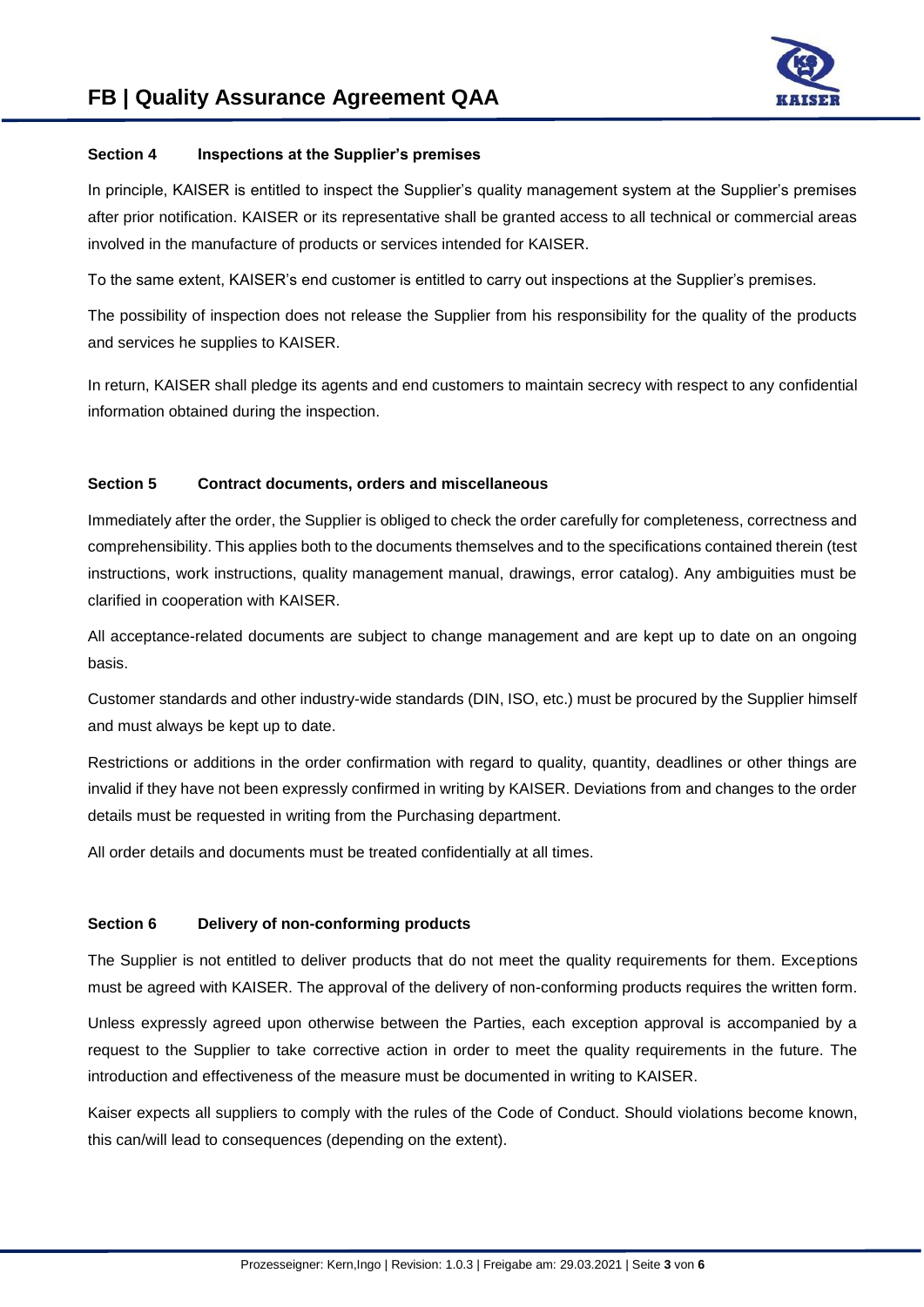

# **Section 7 Samples**

The Supplier is obliged to supply samples of his products on request. The samples must always be manufactured under series conditions. The initial sampling and possible subsequent sampling and re-qualification must be carried out in accordance with the contractual agreements and the general technical standards (currently VDA Volume 2, Quality Assurance of Deliveries as well as QS-9000 PPAP).

The materials of the product must be transmitted during initial sampling using the IMDS (International Material Data System). A series delivery is only allowed to take place after release of the initial sample.

#### **Section 8 Obligations to provide information**

The Supplier shall provide the following information to KAISER without being requested to do so and shall clarify whether a separate series release is required for this purpose:

- a) use of a different chemical composition (deviation from the specifications in the material data sheet);
- b) use of new or modified tools (except wear tools) for series production;
- c) modified/changed process;
- d) relocation to another location;
- e) change of suppliers;
- f) interruption of production for twelve months or longer;
- g) changes to the process parameters;
- h) modification of agreed test methods;
- i) preliminary information in the case of an increased proportion of waste parts (< 20% e.g. crack testing).

The same applies if the Supplier plans to make changes to the production process or the product that had not previously been agreed with KAISER.

The obligations to provide information also apply to deviations from the product quality (cf. Section 6).

#### **Section 9 Traceability**

Deliveries must be marked in accordance with the order and the associated specifications. The marking must always be carried out in such a way that the products can be clearly identified at all times and traceability to the production documents is always guaranteed. It must always be ensured that every product can be assigned to every production and production batch.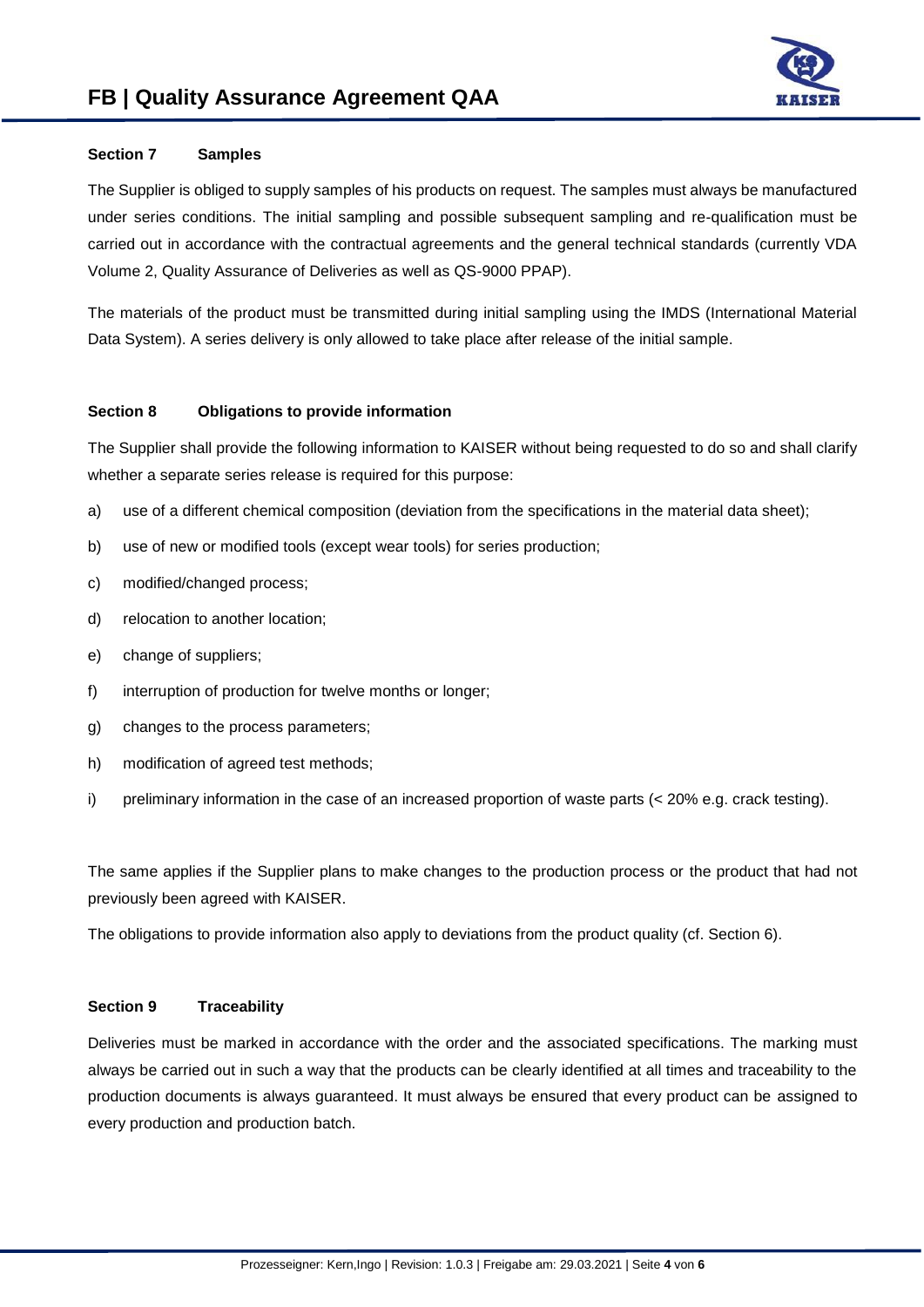

# **Section 10 Documentation**

The Supplier is obligated to document the entire manufacturing process in accordance with VDA Volume 1: "Verification." The purpose of the recording is to demonstrate that the quality requirements were always met and that the quality system functioned effectively. All documents must be retained for 15 years and presented to KAISER on request. As far as legally possible, the Supplier must pledge sub-suppliers. The documentation also serves for identification and traceability within the meaning of Section 9.

# **Section 11 Involvement of third parties**

The Supplier must ensure that all sub-contractors, suppliers and sub-suppliers are involved in this Quality Assurance Agreement. The Supplier must ensure that rights and obligations under this Agreement are adopted by his suppliers, sub-contractors, etc.

# **Section 12 Quality management system of the Supplier and other requirements**

The Supplier undertakes to apply permanently a quality management system in accordance with DIN EN ISO 9001 et seqq. This is a minimum requirement; the quality management system must be further developed in the direction of ISO/TS 16949.

Customer requirements (e.g. technical specifications/documentation, drawings, samples, requirement specification) derived from the current VDA/QS9000 series of publications as well as other customer-specific requirements must also be met.

# **Binding signatures:**

**KAISER Aluminium-Umformtechnik GmbH Supplier:**

| Dunningen, date                        | , date                                 |  |
|----------------------------------------|----------------------------------------|--|
|                                        |                                        |  |
| (First and last name in block letters) | (First and last name in block letters) |  |
|                                        |                                        |  |
|                                        |                                        |  |
| (Signature for KAISER)                 | (Signature for Supplier)               |  |